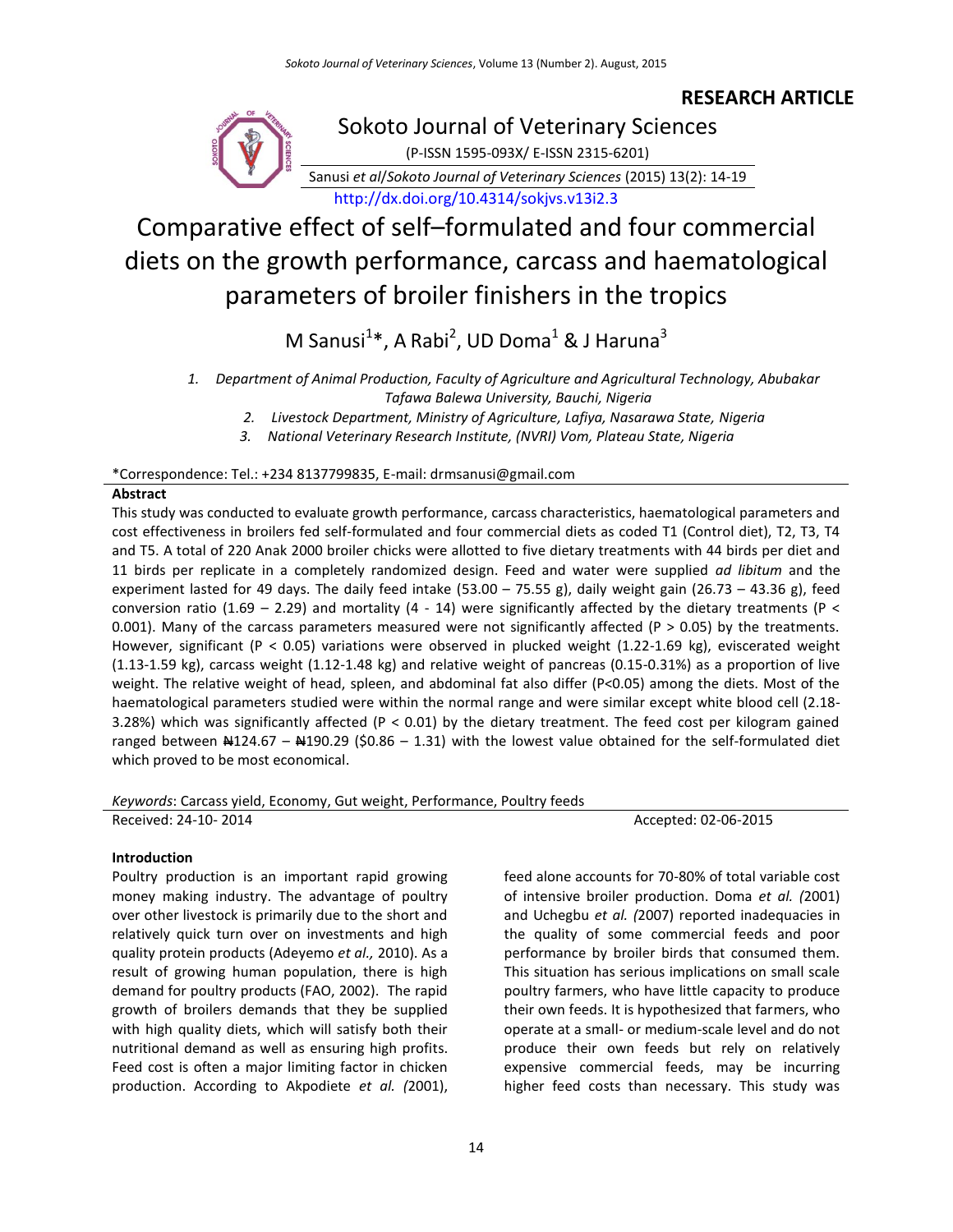therefore conducted to determine the comparative advantage of self-formulated feed over commercial feeds on growth performance, carcass yield, haematological parameters and economics of production.

#### **Materials and methods**

The experimental diets consisted of a selfformulated finisher diet (Table 1), which served as control and four of the most commonly used commercial diets in Bauchi (Table 2), coded T1, T2, T3, T4 and T5, respectively. Each diet constituted a treatment and each replicated four times in a completely randomized design (CRD) with 11 birds per replicate for a total of 220 Anak 2000 broiler chicks. At starter phase all broiler chicks were fed with the same ration under the same management condition. The broiler finisher diet was formulated with ingredients commonly used by poultry farmers in the area and according to the NRC (1994) nutrients requirements for broilers (Table 1). Proximate composition and metabolizable energy (ME) of the feeds were determined by procedures of the Association of Official Analytical Chemists (AOAC, 1990). Feed and water were provided *ad libitum*. Broiler finisher rations were fed from 5<sup>th</sup> to the  $7<sup>th</sup>$  week of age. Daily feed intake (DFI) was calculated on daily basis while birds were weighed at weekly intervals to observe weight changes. Feed

conversion ratio (FCR) was calculated as feed/gain ratio. At the end of the experiment, two birds per replicate were randomly selected from the five diets and fasted for 10 hours before slaughtering. Each bird was weighed and slaughtered by severing of the jugular vein to bleed. Birds were defeathered by scalding in hot water at  $60^{\circ}$ C. The live weight, plucked weight, eviscerated weight and carcass weight were measured and expressed in kilogram. Blood samples were collected from the jugular veins immediately after slaughter, into labeled bottles containing ethylene diamine tetra acetic acid (EDTA) which were gently rolled for proper mixing. Manual counts of the total red and white blood cells were carried out using haemocytometer (Campbell, 1995). Packed cell volume (PCV) was determined using micro-haematocrit capillary tubes, which were centrifuged at 2500 rpm for 5 minutes. Haemoglobin concentration (Hb) was also determined with the use of the cyanmethemoglobin method.

All data collected were subjected to one-way analysis of variance (ANOVA) as described by Steel & Torrie (1980) using the computer software package Minitab (2004) and significant differences between treatment means were separated using least significant difference (LSD) at P<0.05. The cost of the commercial feeds and ingredients used in compounding the control diet were all recorded.

| <b>Table 1.</b> Telechtage formulation of control diet red to broner at the millioner phase |            |
|---------------------------------------------------------------------------------------------|------------|
| Feed ingredients                                                                            | Percentage |
| Maize                                                                                       | 55.42      |
| Soya beans                                                                                  | 14.03      |
| Groundnut cake                                                                              | 9.35       |
| Wheat offal                                                                                 | 12.0       |
| Fish meal                                                                                   | 5.00       |
| Limestone                                                                                   | 1.50       |
| Bone meal                                                                                   | 2.0        |
| Salt                                                                                        | 0.25       |
| Premix*                                                                                     | 0.25       |
| Methionine                                                                                  | 0.10       |
| Lysine                                                                                      | 0.20       |
| Total                                                                                       | 100.0      |
| Calculated analysis                                                                         |            |
| Crude Protein                                                                               | 20.28      |
| Crude fibre                                                                                 | 7.70       |
| Ether extract                                                                               | 9.56       |
| Calcium                                                                                     | 1.66       |
| <b>Total Phosphorus</b>                                                                     | 1.53       |
| Metabolizable energy (Kcal/kg)                                                              | 2839       |

**Table 1:** Percentage formulation of control diet fed to broiler at the finisher phase

\*Finisher Vitamin and mineral premix: provided per kg of diet: Vit. A 13,340 IU; Vit. D3 2680 IU, Vit. E 10; Vit. K 2.68 mg; Vit. B12 12.02 mg; Calcium pantothenate 10.68 mg; Folic acid 0.668 mg; Chloride 400 mg; Chlortetracycline 26.68 mg; Mn 133.34 mg; Fe 66.68 mg; Zn 53.34 mg; Cu 3.2 mg; Iodine 1.86 mg; Cobalt 0.268 mg; Se 0.108 mg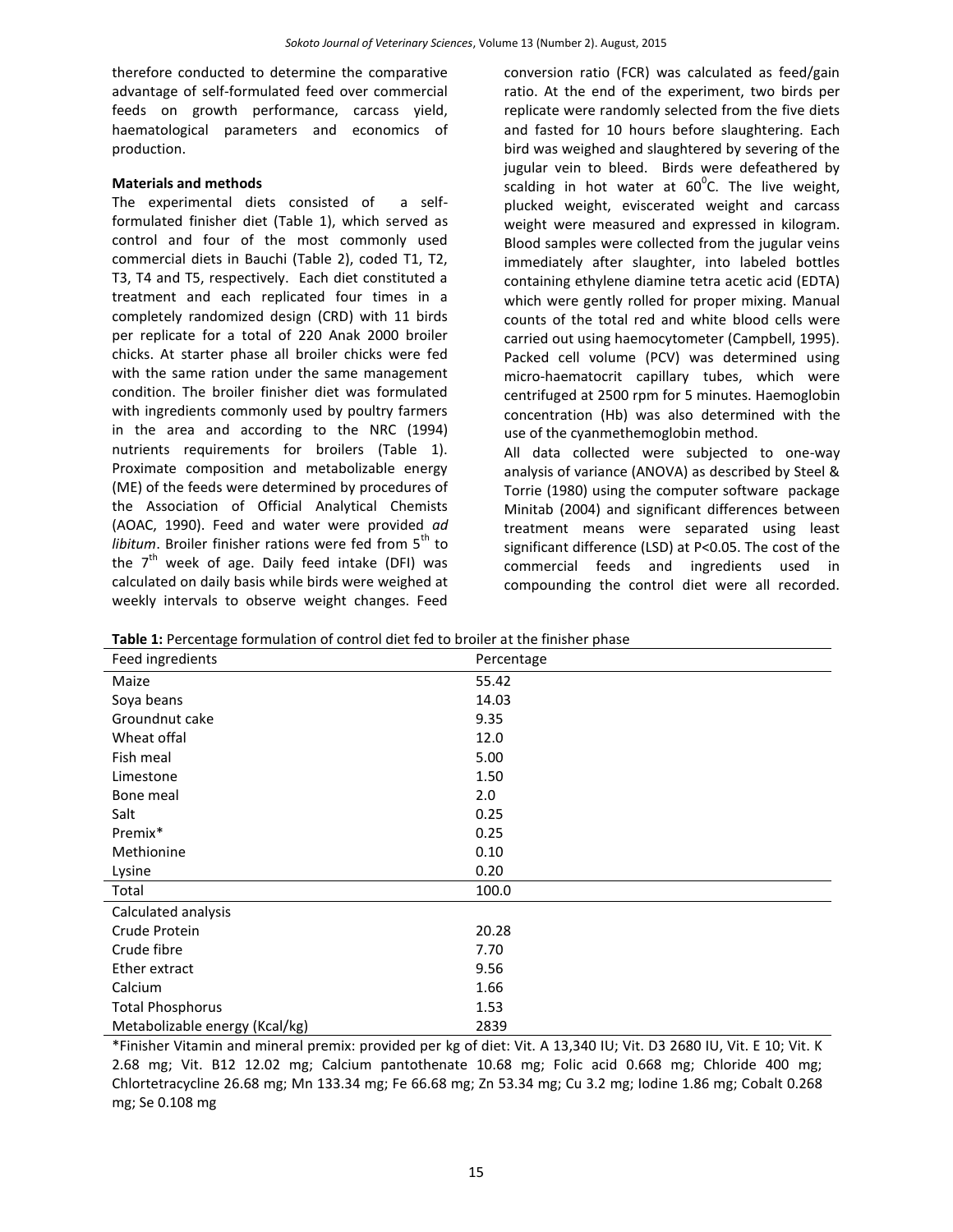| Components (%) | Commercial feeds |           |           |           |       |  |
|----------------|------------------|-----------|-----------|-----------|-------|--|
|                | Τ1               | T2        | T3        | T4        | T5    |  |
| Crude protein  | 20.28            | 19.00     | 18.00     | 20,00     | 19.50 |  |
| Fat and oil    | 9.56             | 8.60      | NA.       | <b>NA</b> | 3.50  |  |
| Fibre          | 7.70             | 5.40      | <b>NA</b> | <b>NA</b> | 3.50  |  |
| Calcium        | 1.66             | 1.20      | 0.79      | <b>NA</b> | 3.50  |  |
| Phosphorus     | 1.53             | 0.41      | 0.40      | <b>NA</b> | 0.95  |  |
| Methionine     | <b>ND</b>        | <b>NA</b> | 0.75      | <b>NA</b> | 0.40  |  |
| Lysine         | <b>ND</b>        | <b>NA</b> | 0.93      | <b>NA</b> | 0.10  |  |
| ME (kcal/kg)   | 2,839            | 2,900     | 2,992     | <b>NA</b> | 2,800 |  |
|                |                  |           |           |           |       |  |

**Table 2:** Energy and nutrient compositions of control diet and four different commercial diets fed to broilers at the finisher phase (Means)

T1 – self – formulated diet; T2 – T5 commercial feeds; NA – Not available; ND – Not determined

| Parameters            |                           |                    |                   |                    |                     |            |
|-----------------------|---------------------------|--------------------|-------------------|--------------------|---------------------|------------|
|                       | Т1                        |                    |                   | T4                 |                     | LSD        |
| Daily feed intake g/d | $70.73^{ab}$              | 75.55 <sup>a</sup> | $60.57^{\circ}$   | 53.00 <sup>c</sup> | 69.79 <sup>bc</sup> | $13.28***$ |
| Daily weight gain g/d | $34.04^{b}$               | $43.36^{b}$        | $28.52^{b}$       | $26.73^c$          | $33.36^{b}$         | $7.54***$  |
| Feed conversion ratio | $2.28^{a}$                | 1.69 <sup>b</sup>  | 2.29 <sup>a</sup> | 2.16 <sup>a</sup>  | 2.11 <sup>a</sup>   | $1.45***$  |
| Mortality             | $\mathsf{a}^{\mathsf{b}}$ | $11^{ab}$          | Ω <sup>b</sup>    | $14^a$             |                     | $1.96***$  |

Note: T1 – Self formulated, T2 – T5 commercial diets,  $a^{abc}$  means with different superscripts differ significantly, LSD least significant difference, \*\*\* P< 0.001

#### **Results**

The growth performance of finisher broiler birds (Table 3) showed that average daily feed intake (DFI) ranged from 53.00 – 75.55g, daily weight gain (DWG) from 26.73 – 43.36 g and feed conversion ratio (FCR) 1.69 – 2.29 were significantly ( $P < 0.001$ ) influenced by the treatments. During the finisher phase a total of 47 mortalities ranging between 4 and 14 birds recorded on T5 and T4 respectively. The effects of dietary treatments on live weight (LW), carcass weight and gut characteristics are presented in Table 4. The results indicated that the feeding of selfformulated feed did not significantly influence (P>0.05) the final LW when compared to other groups. The organs characteristics measured showed no significant (P>0.05) effect of the treatments on lungs, liver, heart and kidney. The dressing percentage obtained ranged from 68.99 to 72.54% in birds did not differ among treatments. There was significant (P < 0.05) effect of diet on gizzard, spleen and abdominal fat. The highest (2.23%) gizzard value was observed in the T4 diet as compared to other treatments, which ranged from 1.69 to 2.21%. Results of haematological characteristics of the birds are presented in Table 5. Dietary treatments did not show significant effect ( $P > 0.05$ ) on PCV, RBC and Haemoglobin levels. Similar trend was observed for lymphocytes, neutrophils, eosinophils, basophils and monocytes except WBC that was affected  $(P < 0.05)$ with the highest value obtained in the selfformulated diet. Cost evaluation in Table 6 revealed that the self-formulated diet was cheaper to compound and had least cost of N 60.00 / kg feed.

#### **Discussion**

The effects of dietary treatments on growth performance of finisher broiler birds showed that average daily feed intake (DFI), daily weight gain (DWG), and feed conversion ratio (FCR) were significantly influenced by the treatments (P < 0.001). These values were comparable to the report of Doma *et al*. (2001) in broilers fed different commercial diets. Birds fed under T4 had the lowest (53.00g/d) DFI which resulted in significantly lower  $(26.73g/d)$  weight gain (P < 0.001) as compared to other treatments. This could be attributed to the low protein content of the diet. Similar observations were also made by Hussein *et al.* (2001), who reported that low protein diet leads to poor performance. The results indicated that the feeding of self-formulated feed did not significantly influence (P>0.05) the final LW and dressing percentage when compared to other groups. This finding was contrary to the report of Doma *et al*. (2001) who observed a significantly (P < 0.01) better final LW in broilers fed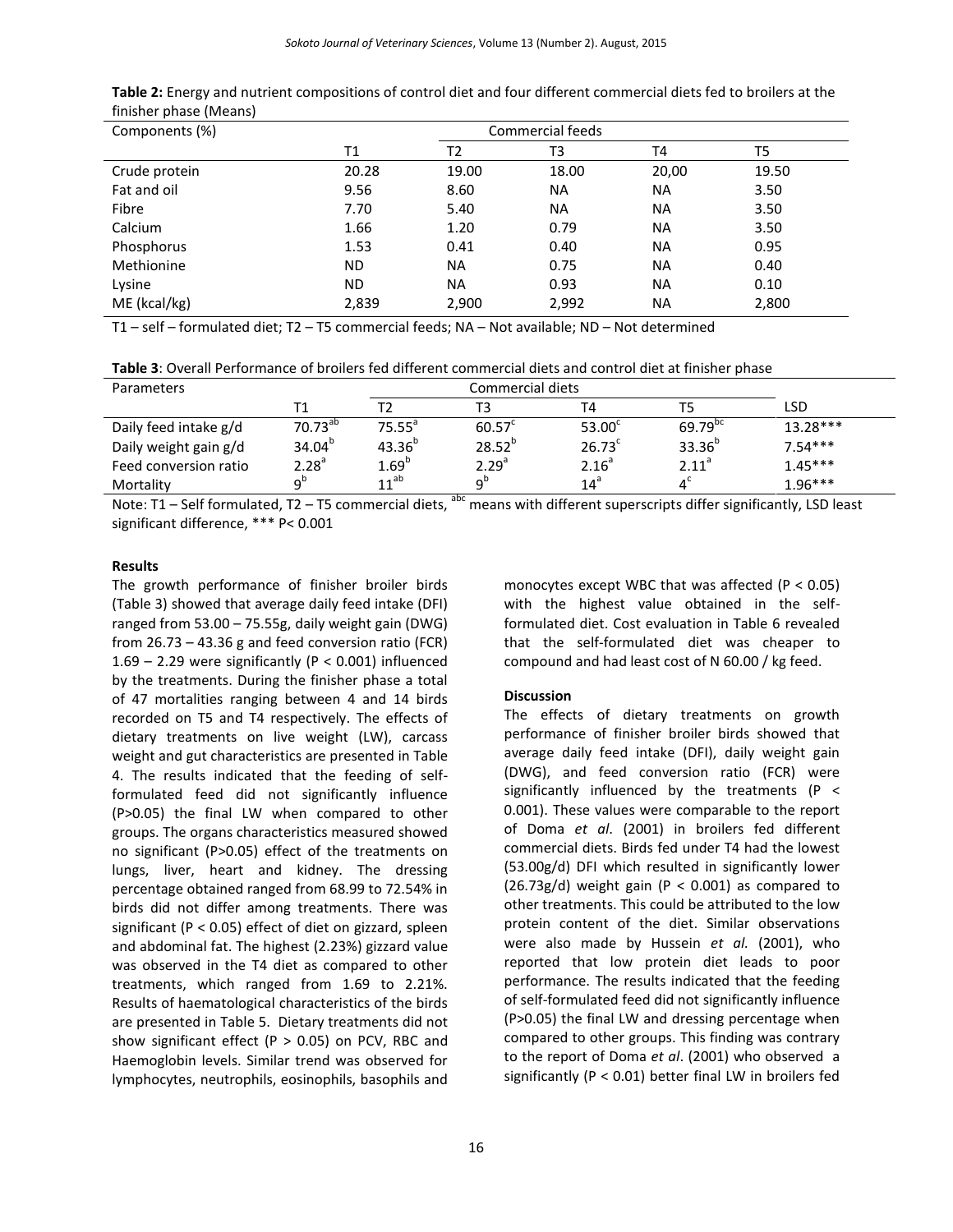|  | Table 4: Carcass and organ yield (% live weight) of broilers fed different commercial and self-formulated diets |
|--|-----------------------------------------------------------------------------------------------------------------|
|  |                                                                                                                 |

| Parameters                  |                     | LSD<br><b>Commercial Diets</b><br>Remarks |                      |                     |                      |       |           |
|-----------------------------|---------------------|-------------------------------------------|----------------------|---------------------|----------------------|-------|-----------|
|                             | Τ1                  | T <sub>2</sub>                            | T3                   | T4                  | T5                   |       |           |
| Live weight (kg)            | 1.85                | 2.11                                      | 1.62                 | 1.56                | 1.96                 | 0.27  | NS.       |
| Plucked weight (kg)         | $1.48^{b}$          | 1.69 <sup>a</sup>                         | $1.23$ <sup>bc</sup> | $1.22$ <sup>c</sup> | $1.53^{b}$           | 0.36  | $***$     |
| Eviscerated weight (kg)     | 1.34 <sup>a</sup>   | 1.59 <sup>a</sup>                         | $1.21^{b}$           | $1.13$ <sup>c</sup> | 1.33 <sup>a</sup>    | 1.13  | $***$     |
| Carcass weight (kg)         | $1.29^{b}$          | 1.48 <sup>a</sup>                         | $1.12$ <sup>c</sup>  | $1.12$ <sup>c</sup> | $1.35$ <sup>ab</sup> | 0.20  | $***$     |
| Dressing percentage         | 69.88               | 71.09                                     | 68.99                | 72.54               | 69.60                | 5.17  | <b>NS</b> |
| Head $(\%)$                 | 3.01 <sup>ab</sup>  | 2.57 <sup>c</sup>                         | 2.93 <sup>c</sup>    | 2.15 <sup>a</sup>   | 2.96 <sup>ab</sup>   | 0.38  | $\ast$    |
| Lungs (%)                   | 0.58                | 0.51                                      | 0.51                 | 0.56                | 0.58                 | 0.06  | NS        |
| Liver (%)                   | 2.14                | 1.86                                      | 2.27                 | 2.29                | 1.96                 | 0.001 | <b>NS</b> |
| Heart (%)                   | 0.45                | 0.46                                      | 0.45                 | 0.45                | 0.45                 | 0.001 | <b>NS</b> |
| Kidney (%)                  | 0.27                | 0.33                                      | 0.29                 | 0.32                | 0.24                 | 0.021 | <b>NS</b> |
| Gizzard (%)                 | 2.00 <sup>b</sup>   | 1.69 <sup>c</sup>                         | $2.21^{ab}$          | 2.23 <sup>a</sup>   | $2.11^{ab}$          | 0.34  | $\ast$    |
| Pancreas (%)                | $0.31$ <sup>a</sup> | $0.15$ <sup>c</sup>                       | $0.19^{bc}$          | 0.29 <sup>b</sup>   | 0.26 <sup>b</sup>    | 0.11  | $***$     |
| Caeca (%)                   | 0.49                | 0.60                                      | 0.45                 | 0.48                | 0.54                 | 0.003 | <b>NS</b> |
| Small intestine (%)         | 3.17                | 2.79                                      | 2.89                 | 3.16                | 2.82                 | 0.03  | <b>NS</b> |
| Large intestine (%)         | 0.20                | 0.18                                      | 0.18                 | 0.18                | 0.18                 | 0.001 | <b>NS</b> |
| Spleen (%)                  | $0.12^{b}$          | 0.07 <sup>c</sup>                         | 0.10 <sup>b</sup>    | 0.23 <sup>a</sup>   | 0.10 <sup>b</sup>    | 0.10  | $\ast$    |
| Abdominal fat (%)<br>$=$ nc | 2.00 <sup>b</sup>   | 2.58 <sup>a</sup>                         | $2.21^{b}$           | 2.00 <sup>b</sup>   | 1.55c                | 0.73  | $\ast$    |

 $a^{abc}$  Means in the same row with different superscripts differ significantly; (P < 0.001) = \*\*\*; (P < 0.01) = \*\*; (P  $(0.05) =$ \*; NS = Not significant.

Note: T1 = self – formulated diet; T2 – T5 = commercial diets; LSD = Least significant difference; !Each carcass, compose of the eviscerated weight of the chicken comprising: the wings, legs (drumstick), whole breast (with breast meat, back, bone and skin) and neck

| Parameters                                              |                   | <b>Commercial Diets</b> |                   |                    |                   |                    |
|---------------------------------------------------------|-------------------|-------------------------|-------------------|--------------------|-------------------|--------------------|
|                                                         | Τ1                | Т2                      | T3                | T <sub>4</sub>     | T5                | <b>LSD</b>         |
| Packed cell volume (%)                                  | 26.25             | 25.00                   | 26.38             | 25.38              | 26.13             | 0.14 <sup>NS</sup> |
| Haemoglobin $(x 10 g/dL)$                               | 8.59              | 8.44                    | 8.74              | 8.46               | 8.63              | 0.06 <sup>NS</sup> |
| Red blood cell ( $\times 10^{12}$ g/L mm <sup>3</sup> ) | 3.42              | 3.06                    | 3.05              | 2.56               | 3.03              | 0.03 <sup>NS</sup> |
| White blood cell ( $\times$ 10 <sup>9</sup> g/L)        | 3.28 <sup>a</sup> | $2.81^{b}$              | 2.24 <sup>c</sup> | 21.18 <sup>c</sup> | 2.80 <sup>b</sup> | $0.67$ **          |
| Neutrophils (%)                                         | 56.62             | 56.75                   | 65.00             | 58.63              | 49.13             | 14.79 NS           |
| Lymphocytes (%)                                         | 41.75             | 45.38                   | 40.50             | 17.75              | 40.06             | 3.88 <sup>NS</sup> |
| Eosinophils (%)                                         | 1.13              | 1.00                    | 1.00              | 1.38               | 1.25              | 0.01 <sup>NS</sup> |
| Basophils (%)                                           | 1.00              | 1.00                    | 1.00              | 1.38               | 1.00              | 0.0 <sup>NS</sup>  |
| Monocytes (%)                                           | 1.25              | 1.38                    | 1.38              | 1.38               | 1.38              | 1.75 <sup>NS</sup> |

Note: T1 = self-formulated diet; T2, - T5 commercial diets; \*\* level of significant (P<0.01); NS = Not significant; LSD – least significant difference

| Table 6: Economic analysis of broilers fed different commercial diets and control diet |
|----------------------------------------------------------------------------------------|
|----------------------------------------------------------------------------------------|

|                                    |               | Commercial diets |               |               |               |  |
|------------------------------------|---------------|------------------|---------------|---------------|---------------|--|
|                                    | Τ1            | Т2               | T3            | T4            | T5            |  |
| Total feed intake (kg)             | 3.47          | 3.70             | 2.96          | 2.60          | 3.42          |  |
| Feed cost $(\frac{A}{A})$          | 60.00(0.41)   | 86.60 (0.60)     | 90.00(0.62)   | 67.00 (0.46)  | 86.00 (0.59)  |  |
| Total feed cost $(\bigstar)$       | 208.20 (1.43) | 318.20 (2.19)    | 266.40 (1.83) | 174.20 (1.20) | 294.12 (2.02) |  |
| Total weight gain (kg)             | 1.67          | 2.12             | 1.40          | 1.31          | 1.64          |  |
| Feed cost $(\frac{A}{N})$ kg gain) | 124.67 (0.86) | 150.09 (1.03)    | 190.29 (1.31) | 132.98 (0.92) | 172.27 (1.19) |  |
| Cost saving $(H)$                  | 0.00          | 25.42            | 65.62         | 8.31          | 47.60         |  |

Note: Values in parenthesis are the USD equivalents at CBN rate:  $$1 = #145.3$  (CBN, 2009), T1 = self-formulated, T2 – T5 = commercial diets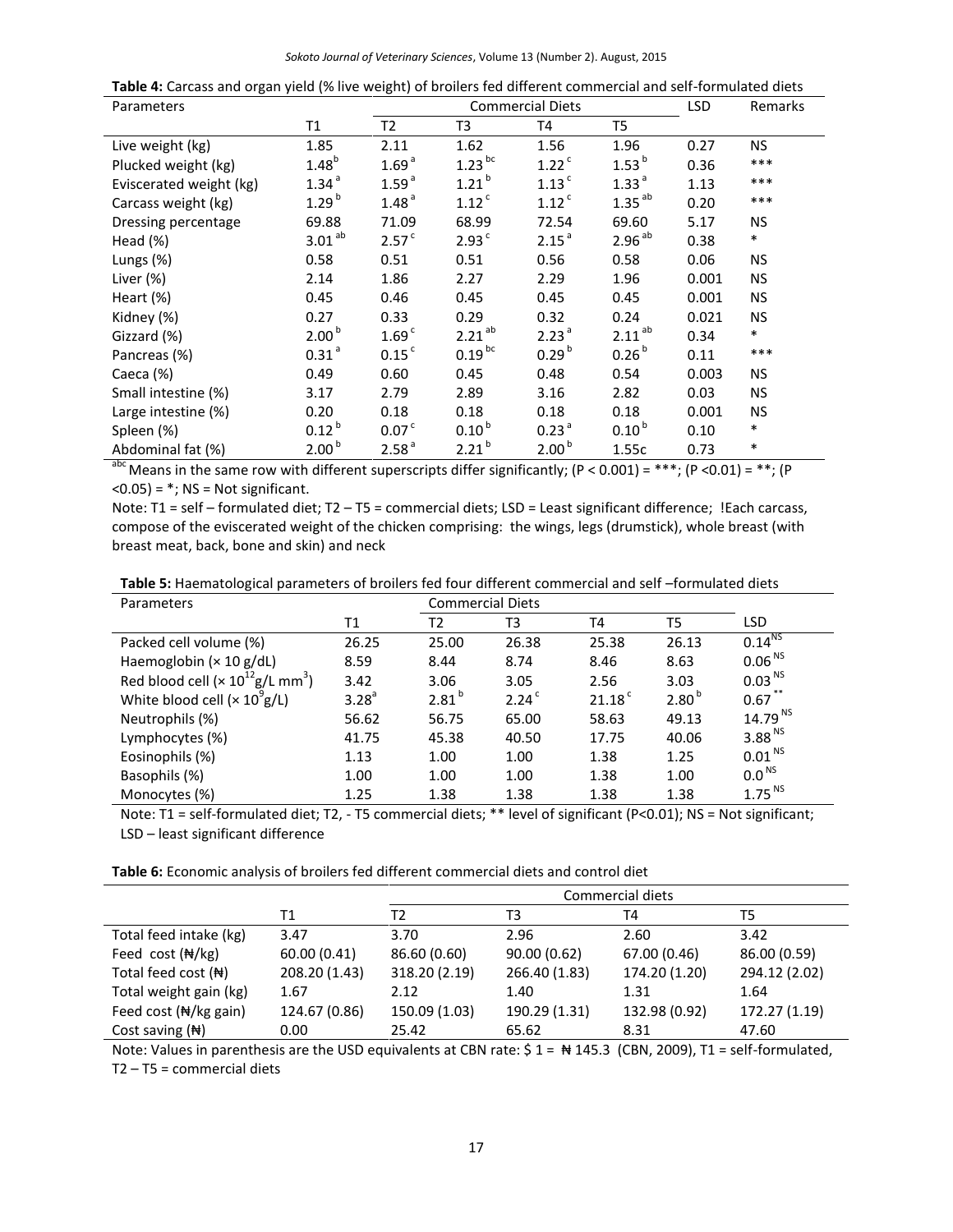self-formulated diet compared to those on commercial diets. The values for LW of chickens at the end of the experiment was numerically higher in T2 when compared to other groups. However, the significant (P < 0.001) increase on plucked weight, eviscerated weight, carcass weight and pancreas weight was similar to observations made by Doma *et al. (*2001). The lowest values for plucked weight (PW) and eviscerated weight (1.22 and 1.13 kg) respectively were obtained in T4. This could be attributed to the low feed intake observed. The organs characteristics measured showed no significant (P>0.05) effect of the treatments on lungs, liver, heart and kidney. During the finisher phase a total of 47 mortalities was recorded which could be attributed to some disease conditions observed which include weakness (T1), rickets (T2), and mild arthritis (T3 andT4). These conditions may be due to nutritional deficiencies, stress and subclinical infections.

Dressing percentage ranged from 68.99 to 72.54% and did not differ amongst treatments. There were significant (P < 0.05) effects of diet on gizzard, spleen and abdominal fat. The highest value was observed in the T4 diet on gizzard (2.23%) as compared to other treatments, which ranged from 1.69 to 2.23%. This finding could be attributed to high fiber contents in the diet and is similar to the reports of González-alvarado *et al. (*2007), Mateos *et al. (*2012) and Varastegani & Dahlan (2014) who reported that feeding high fiber diets enhanced relative length and weight of intestine, caeca and sizes of various digestive components resulting in decreasing dressing percentage.

Dietary treatments did not show significant effect (P > 0.05) on PCV, RBC and Haemoglobin levels. Similar trend was observed for lymphocytes, neutrophils, eosinophils, basophils and monocytes except the WBC with the highest ( $P < 0.05$ ) in birds fed control diet.

There is evidence in literature that haematological characteristic of livestock is suggestive of their physiological disposition of the plane of nutrition (Madubuike & Ekenyemi 2006). The high value of 3.28 x  $10^9$  g/L WBC observed in T2 was significantly (P < 0.01) greater than the values obtained in the 4 remaining treatments. This could be as a result of mild infection observed which may cause mobilization of cells from the marginal pool (Reece,

2004). The lower values obtained in T3 and T4 of 2.24 x  $10^9$  g/L and 2.18 x  $10^9$  g/L respectively were statistically similar. The average values recorded in this study for RBC, PCV, Haemoglobin and other values for the differential counts showed no significant (P  $> 0.05$ ) differences among dietary treatments, but were slightly above normal. This finding is consistent with the findings of Olorede *et al.* (1996) who indicated that haematological and erythrocytic indices in the broilers fed sheabutter cake or palm kernel cake were generally similar. The highest and lowest values for eosinophils: 1.38 and 1.00% recorded in T4 and T2 respectively, did not differ significantly and were within the normal range. Similar trend was observed in the values for basophils and monocytes. The relatively high values for lymphocytes, neutrophils and monocytes recorded in this study are not unusual and are suggestive of adequate immunity of birds in all the treatments.

Cost evaluation revealed that the self-formulated diet was cheaper to compound and had least cost of  $\#$  60.00 / kg feed. This finding is similar to report by Apantaku *et al.* (2006) in Oyo area where poultry farmers prefer and use self-formulated feeds instead of commercially compounded feeds, which is perceived to be of higher quality and lower cost. The highest feed cost of  $\frac{1}{2}$  90.00/kg was recorded on T3 diet.

Feed utilization efficiency as feed cost in  $\frac{N}{N}$  / kg gain was observed to be lowest in birds feed T1 diet as N124.67k followed by T4 with N 132.98k and the highest observed in birds fed T3 with # 190.29k. The low feed cost  $(A \cup B)$  feed) in self – formulated feeds during in this study agreed with the results of Adeshinwa *et al. (*1996), Adebayo *et al. (*2002) and Afolayan *et al. (*2009) who reported that on – farm feeds are cheaper than commercial feeds.

In clonclusion, the study indicates that most of the commercial feeds used in the study area could be successfully substituted by self-formulated feed at the finisher stage.

Using self-formulated feed at finisher stage will be cheaeper and may attract more profit to the farmer as compared to the commercial feeds. The replacement in this study did not show any detrimental effect on carcass yield, internal organs and haematological parameters.